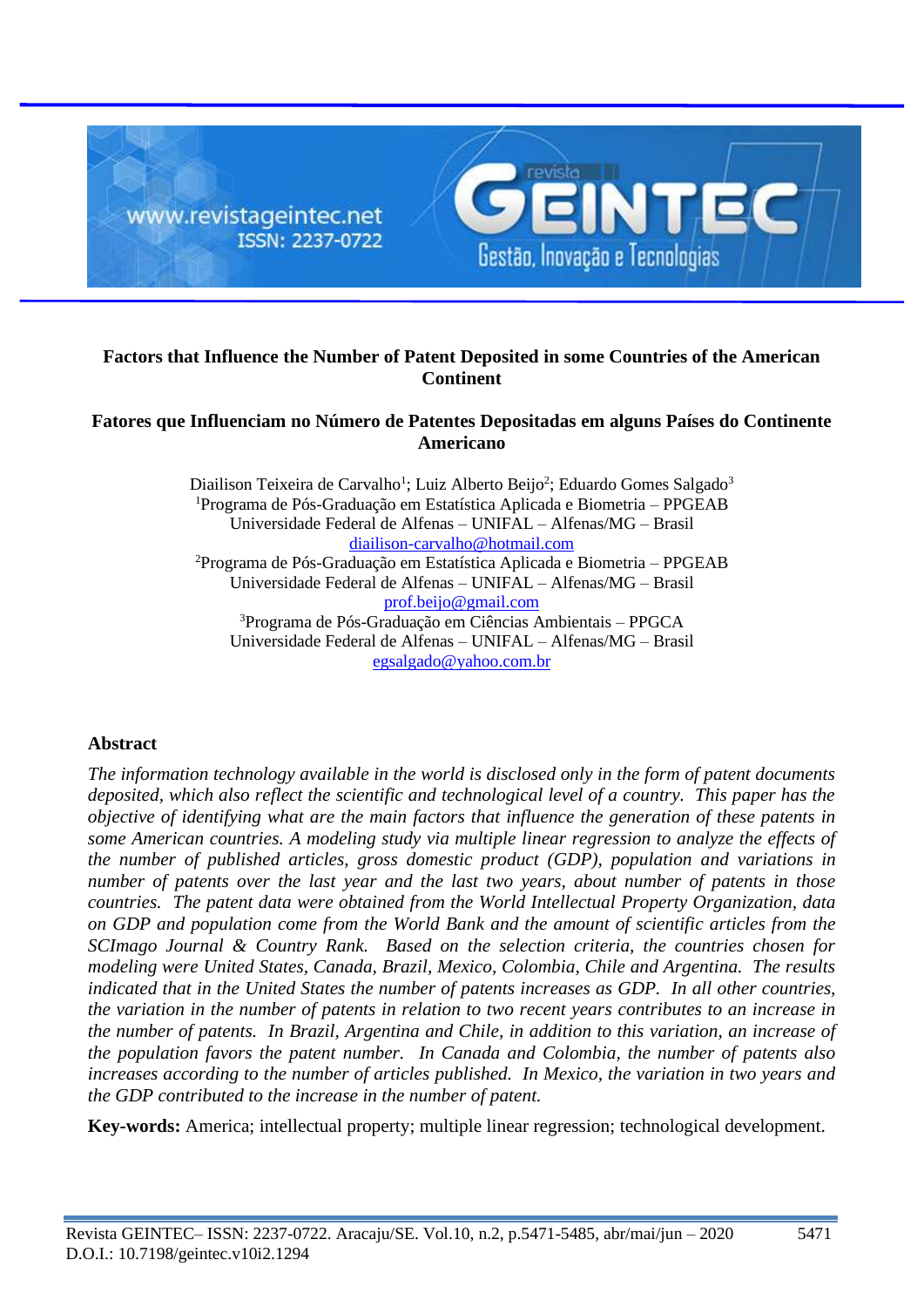## **1. Introdução**

Latin American countries are constantly seeking innovation, which has been an important factor in all countries that have experienced rapid economic development. Finland, Korea and the USA are examples of how innovation can increase economic wealth and quality of life for its citizens (OLAVARRIETA; VILLENA, 2014). According to Pacagnella Júnior et al. (2009), an indicator of technological innovation that allows to verify the technological performance of companies, regions, industrial sectors and even countries is the analysis of patents, because they are directly associated to the development of technologies.

There has been a significant increase in the number of patents in several countries of the American continent in recent years, but it is not clear what factors are responsible for this increase. According to Montenegro et al. (2014), there is an enormous disparity in the volume of economic resources among the countries of America, even though they are from the same geographical area and have similar population and cultural characteristics. The main economies are the United States, Canada, Brazil and Mexico. Having a patent makes possible the remuneration of scientific research and technological development, while at the same time generating incentives for economic growth, enabling prosperity for an entire nation (FERREIRA; GUIMARÃES; CONTADOR, 2009).

According to the World Intellectual Property Organization (WIPO, 2013), intellectual property – IP refers to the creations of the mind: inventions, literary and artistic works, symbols, names, images and drawings used in commerce. IP is divided into two categories: industrial property, which includes inventions (patents), trademarks, industrial designs and geographical indications of origin and copyright, which includes literary and artistic works such as novels, poems and plays, films, musical works, artistic works such as drawings , paintings, photographs and sculptures and architectural projects. Wipo (2013) defines a patent as "An exclusive right granted to an invention, which is a product or process that provides, in general, a new way of doing something, or a new technical solution to a problem".

According to the National Institute of Industrial Property (INPI, 2015), patent is a temporary title to an invention or utility model, granted by the State to inventors or authors or other natural or legal persons who hold rights over creation. In return, the inventor undertakes to disclose in detail all the technical content of the subject matter protected by the patent. During the term of the patent, the holder has the right to exclude third parties, without prior authorization, from acts related to the protected subject matter, such as manufacturing, marketing, import, use and sale.

The registration of a patent requires description of a novelty, whose operability is proven. It is the codification of an innovation. It is worth noting that not all information is patentable, such as new surgical techniques. Amadei and Torkomian (2009) refer to patents as an industrial property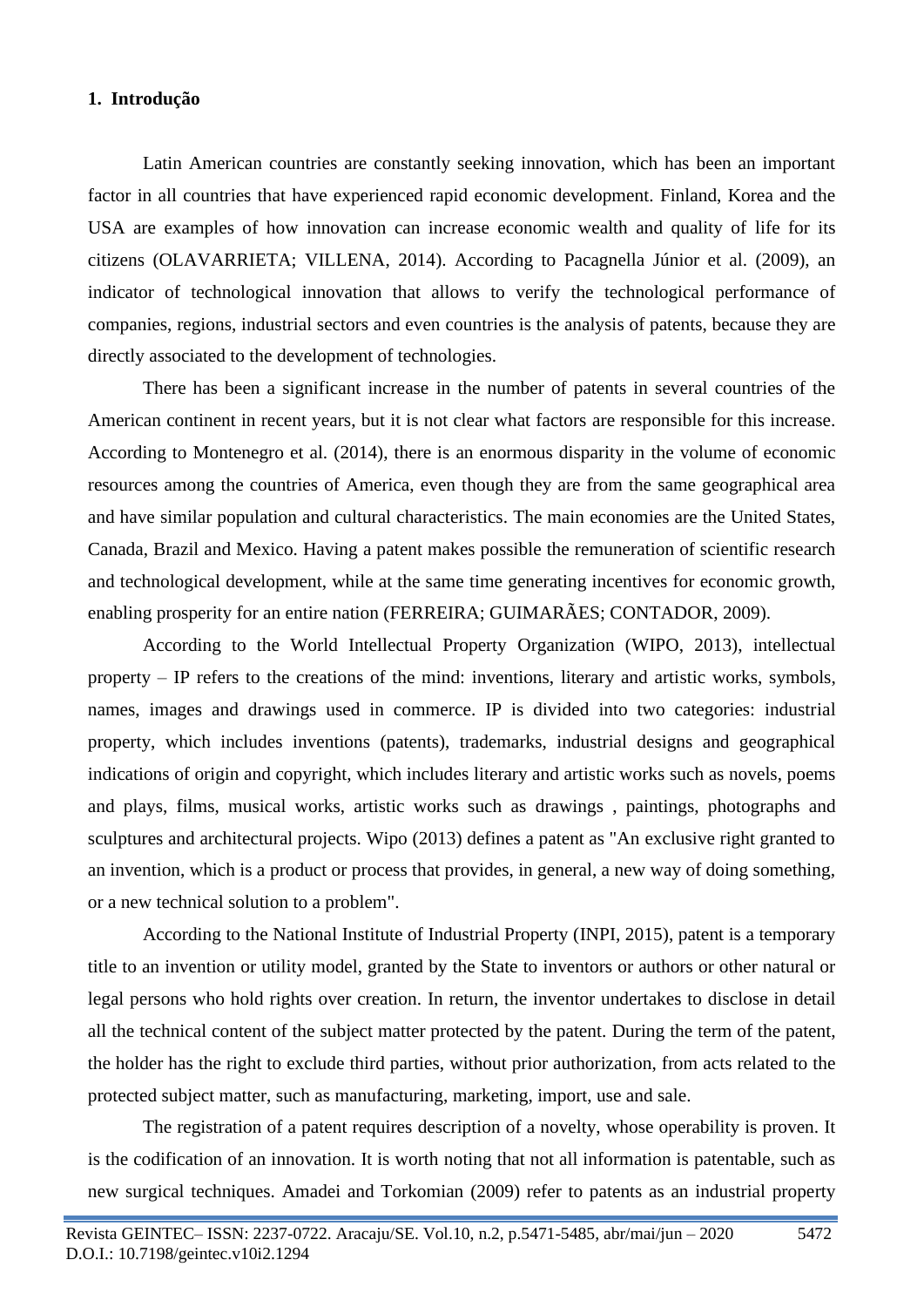title over invention or utility model. According to the authors, it is a prize granted by the State as a reward to the inventor, which guarantees him certain security in the negotiations between him and the party interested in buying a certain technology so that it can be applied industrially.

The technical subject matter protected by the patent is disclosed to the public, not being a mere monopoly of the inventor, but also a source of technological information offered to society. It is a new technical knowledge that facilitates the generation of new inventions. In fact, monopoly rights are restricted to the production of goods and, thus, patent-protected technical knowledge can be freely used for the research and development of new inventions or improvements (MACEDO; BARBOSA, 2000). According to Bergerone et al. (2012) thousands of patents are owned by individuals who create new avenues to solve a problem or create new products or services to achieve specific goals.

Patent is also a form of dissemination of scientific knowledge. According to Oliveira et al. (2005), a large part of the technological information made available annually in the world is disclosed only in the form of patent documents. Thus, research in patent databases is indispensable for the scientific and technological development of countries and companies and, an important source of competitive intelligence that provides great business benefits (SHIH; LIU; HSU, 2010). This becomes a differential mainly for companies that develop products, since it allows monitoring the speed of technological changes, making it possible to identify the impacts caused by the advancement of technology in various market segments.

The strategic importance of the scientific and technological information provided by patent documents is not new. In Araújo (1981), the results obtained through studies of about 70,000 US patents are highlighted, of which more than 80% described technologies that had not been published in the non-patented literature, as scientific journals. Thus, the only source of information for those patented technologies was patent documents alone.

According to Levy (2012), in the disclosure of patents to the public, inventors (patent holders) may publish in the scientific and technical literature the invention or technology embodied in the patent. In this respect, the inventor (s) will gain recognition and dignity without the protection of a moral right, which allows the use of this scientific knowledge by other researchers, provided that no intellectual property rights be infringed. This information arising from the disclosure of patents may facilitate the dissemination of knowledge about the patent and hence the transfer of technology, mainly by marketing or other form of technology granting by agreements between companies, such as the rights transfer relations discussed by Levy (2012).

Patents are rich detailed information about a technology or product (CORDEIRO et al., 2014) and may be used to some extent by other companies as an ideological reference for conceptions of their patents, provided there is no infringement of any intellectual property. The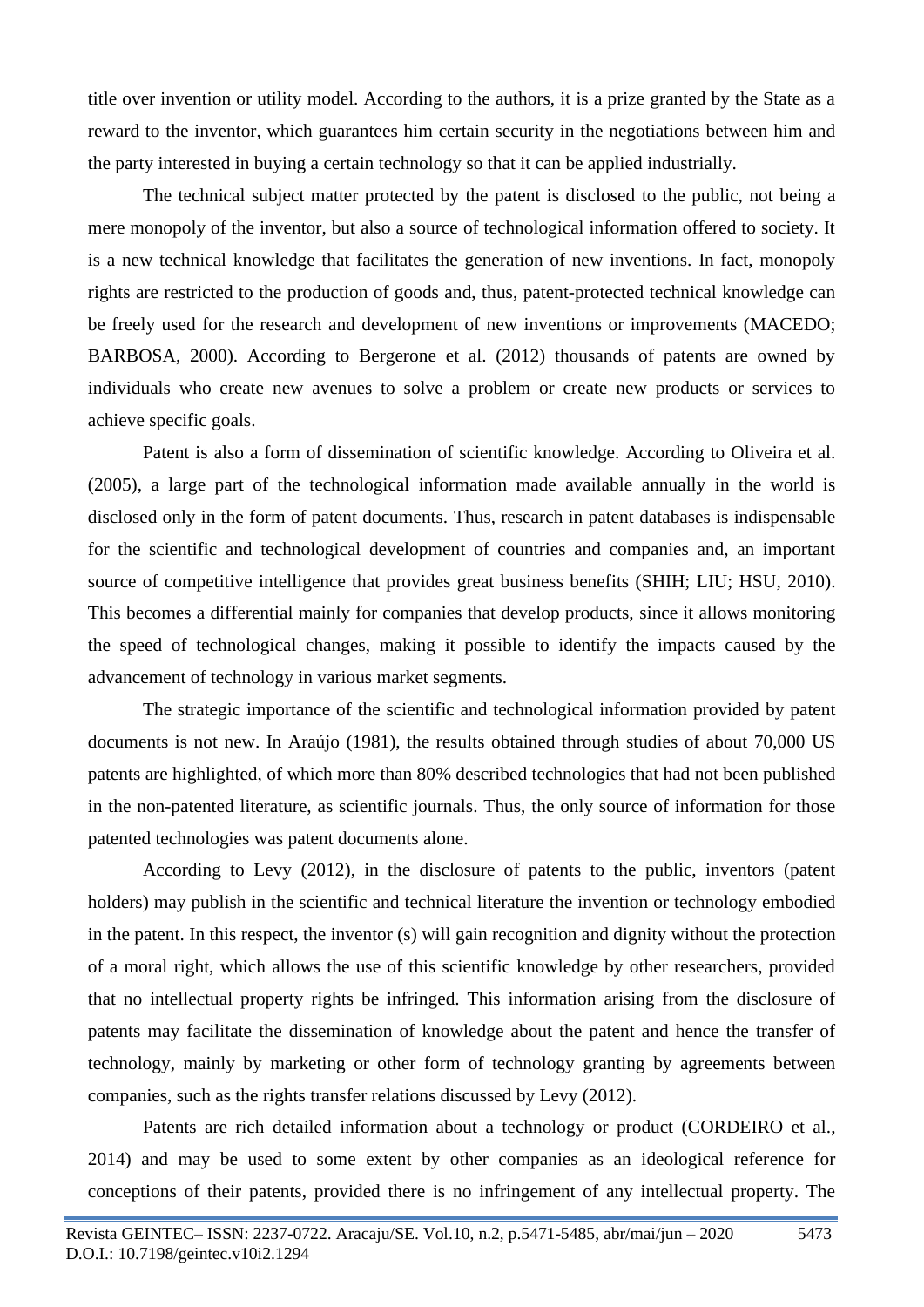success of technology transfer really depends on how much the company can learn from the patent information and use its knowledge to develop new products (YAM et al., 2011).

It is important to emphasize that policies related to intellectual property are essential in increasing the number of patents. Observing the number of patents in the United States, for example, in which the law is flexible, the most diverse products are more easily patented in up to three years, in contrast, in Brazil bureaucracy stalls patenting, in addition to a series of bottlenecks as to what can be patented, the process can last up to more than 10 years. Table I below shows some patentability criteria in different countries, showing the rigidity of the intellectual property law in some and the flexibility in others.

In Latin America and the Caribbean, the numbers are very low compared to other groups of countries, reaching only around 4,000 patents in 2010 following a downward trend from 2005-2008, when the region averaged more than 6,000 patents. As a comparison, Europe and Central Asia and the European Union presented around 150,000 and 100,000 patents, respectively, for the year 2011. Brazil leads the group of Latin American countries with 2700 patents in 2010, showing a decreasing trend from 2008, when it reached around 4000 patents. Brazil is followed by Mexico, which in contrast has reached its highest performance with more than 1000 patents in 2011 (OLAVARRIETA; Villena, 2014). According to Ferreira, Guimarães and Contador (2009), in the face of a globalized, competitive market filled with technological innovations, Brazilian companies have not yet realized the importance of the use of patents as a competitive tool, as they did not pay attention to the importance of exploration of patents as a source of technological information. The most relevant inhibiting factor to demonstrate that patents are not yet used as a source of technological information is the lack of culture in relation to patented technology research.

Pérez and Guadin (2014) presented a survey based on interviews using questionnaires with high-level government officials. In each of the Central American countries (Costa Rica, El Salvador, Guatemala, Honduras, Nicaragua and Panama), it shows that governments have built organizations and public institutions to support science, technology and innovation, such as laws, national plans and a wide variety of policy instruments. However, the science and technology indicators show that the results are still low.

In 2012, science and technology indicators showed strong growth in China in previous years. Considering the report of the World Intellectual Property Organization (WIPO), China held the third place in patent registrations at the time, behind only the United States and Japan. Despite this discrepancy, Brazil is the most advanced country in Latin America in the practice of registering patents (CACCIAMALI; BOBIK; CELLI, 2012).

Several factors may be related to this disparity in the number of patents in these countries, some of which may be cited public policies for innovation, flexibility of regulatory policies for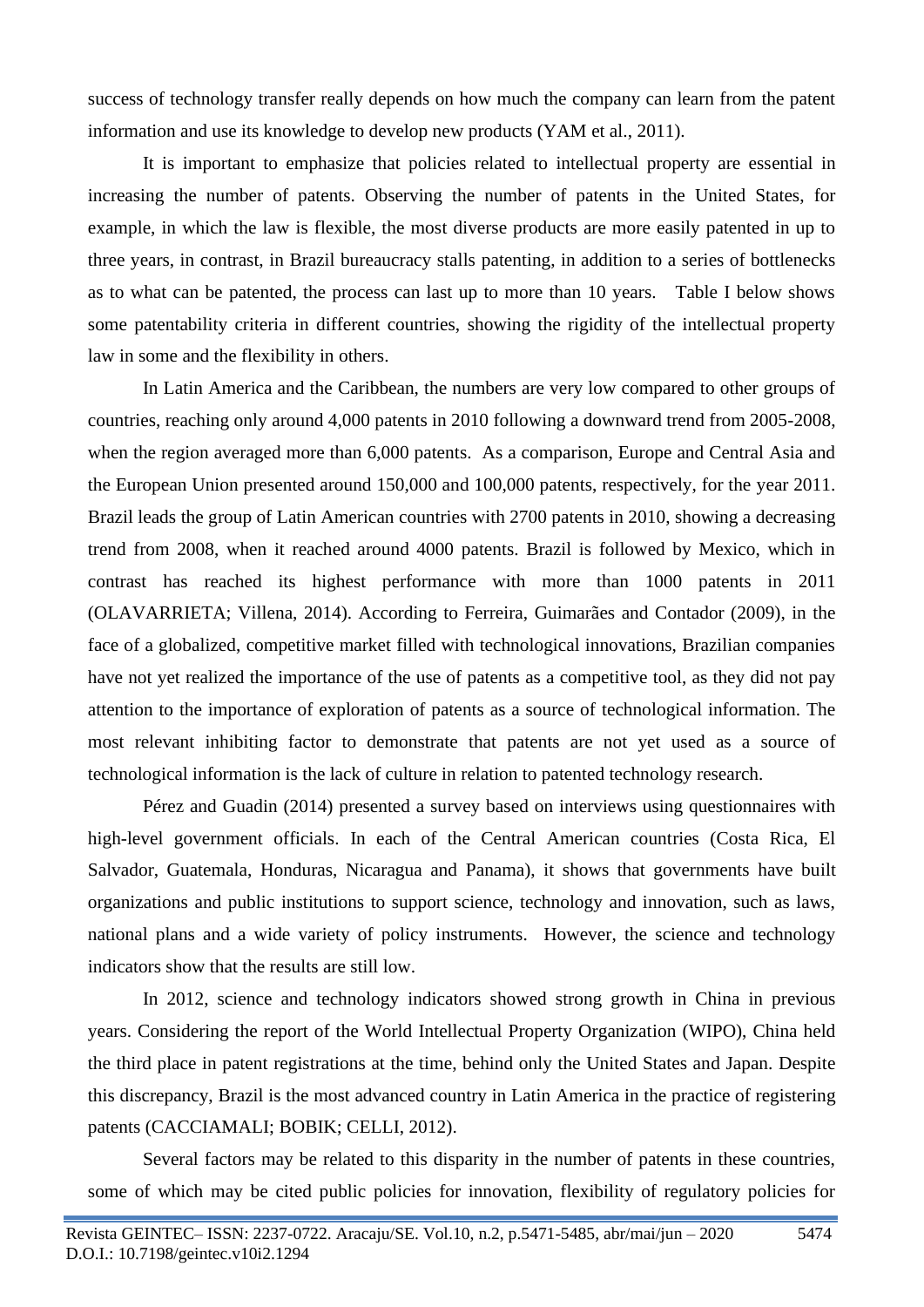patentability, scientific knowledge disclosed as articles or other patents (TEIXEIRA; SOUZA, 2013), technological level of the country, human resources, among others. Therefore, there is a need to establish methodologies that allow the knowledge of which of these factors influence more expressively the number of patent application deposits in these countries and how the knowledge of this influence can be used as a tool that can guide the establishment of policies aimed at increasing the number of patents in these countries.

The number of patent application deposits is a complex process, and can be influenced by several factors, such as public policies focused on innovation, patentability regulatory policies, scientific knowledge, country technological level and human resources. Thus, the question that arises is to find out which of these factors most significantly influence the number of patent application deposits and to measure this influence quantitatively.

An alternative technique for this type of study is the multiple linear regression analysis. Which makes it possible to evaluate the effect of independent variables, called factors or covariates, on a main dependent variable, describing this relation through a model, by which it is possible to make predictions of the response variable studied using values of the factors under study (MONTGOMERY et al., 2001).

For this purpose, multiple linear regression analysis is a feasible statistical technique, since it makes it possible to evaluate the effect of factors on a main variable, describing this relation through a model, which allows to make predictions of the variable of interest using values of the factors under study (MONTGOMERY; PECK; VINING, 2001).

According to Montgomery et al. (2001), a multiple regression model is represented:

$$
y_i = \beta_0 + \beta_1 x_1 + \beta_2 x_2 + \dots \beta_k x_k + e_i
$$
 (4)

where, *k* is the number of independent or predictive variables  $(x_i)$ , *y* is the observed value of the dependent variable under study Y,  $x_i = (x_i, x_2,..., x_k)$  are the independent factors used to evaluate variable Y,  $\beta_0$  is the intercept *y*,  $\beta_1$ ,  $\beta_2$ , ...,  $\beta_k$  are the coefficients of the independent factors  $x_i$  and  $e_i$ is the random error, assumed to be independent, identically distributed and following a normal distribution with zero mean and constant variance  $\sigma^2$ .

The expression (4) can be reduced to:

$$
Y_i = \beta_0 + \sum_{i=1}^{k} \beta_i X_{ij} + e_j
$$
 (5)

Using the matrix notation, model (5) is

$$
Y = \beta X + e \tag{6}
$$

where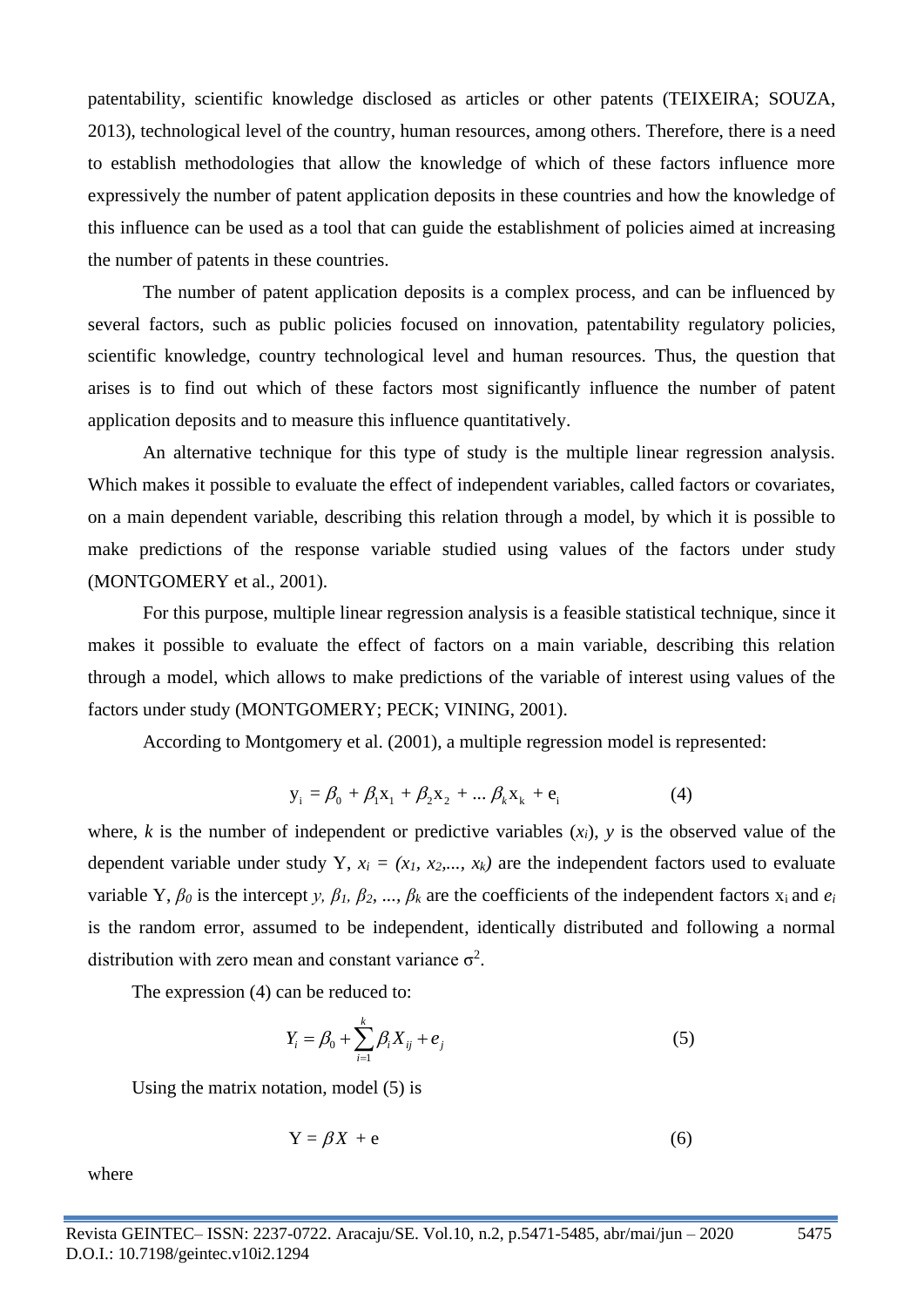$$
Y = \begin{bmatrix} Y_1 \\ Y_2 \\ \vdots \\ Y_n \end{bmatrix} \qquad X = \begin{bmatrix} 1 & X_{11} & X_{21} & \cdots & X_1 \\ 1 & X_{12} & X_{22} & \cdots & X_1 \\ \vdots & \vdots & \vdots & \ddots & X_1 \\ 1 & X_{1n} & X_{2n} & \cdots & X_{nn} \end{bmatrix} \qquad \beta = \begin{bmatrix} \beta_0 \\ \beta_1 \\ \vdots \\ \beta_k \end{bmatrix} \qquad e = \begin{bmatrix} e_1 \\ e_2 \\ \vdots \\ e_k \end{bmatrix}
$$

The most used method to obtain the forecasts of the parameters of the multiple linear regression model is the least squares method (LSM). The estimators provided by this method have good properties, such as robustness, high power and low mean square error (MOOD; GRAYBILL; BOES, 1982). It consists of minimizing L, the sum of the squares of the residuals, where  $\hat{y}$  is the predicted value of y, based on model (6), we have that  $e = y - \hat{y}$ , and the expression of *L* is then given by:

$$
L = \sum_{i=1}^{n} (e_i)^2
$$
  
\n
$$
L = \sum_{i=1}^{n} (y - \hat{y})^2
$$
  
\n
$$
L = \sum_{i=1}^{n} \left( y_i - \beta_0 - \sum_{j=1}^{k} \beta_j x_{ij} \right)^2
$$
 (7)

According to Montgomery et al. (2001), considering the expression of L, and the terms y, b and e, as the vectors of the predicted values of the response variable of the parameter forecasts and the deviations respectively, that is

$$
\hat{y} = \begin{bmatrix} \hat{Y}_1 \\ \hat{Y}_2 \\ \vdots \\ \hat{Y}_n \end{bmatrix} \qquad b = \begin{bmatrix} b_1 \\ b_2 \\ \vdots \\ b_k \end{bmatrix} \qquad e = \begin{bmatrix} e_1 \\ e_2 \\ \vdots \\ e_k \end{bmatrix}
$$

with the application of LSM, the expression for the estimator  $\beta$  given by b, it is then

$$
b = (XT X)^{-1} XT y
$$
 (8)

Assuming that  $(X<sup>T</sup>X)<sup>-1</sup>$  exists.

Thus, it seeks to adjust multiple linear regression models that make it possible to assess whether the following factors influence significantly the number of patents in some countries of the American continent: number of articles published, Gross Domestic Product, population, variation of the number of patents in relation to the previous year and variation of the number of patents in relation to the previous two years.

## **2. Material and methods**

## **2.1 Data**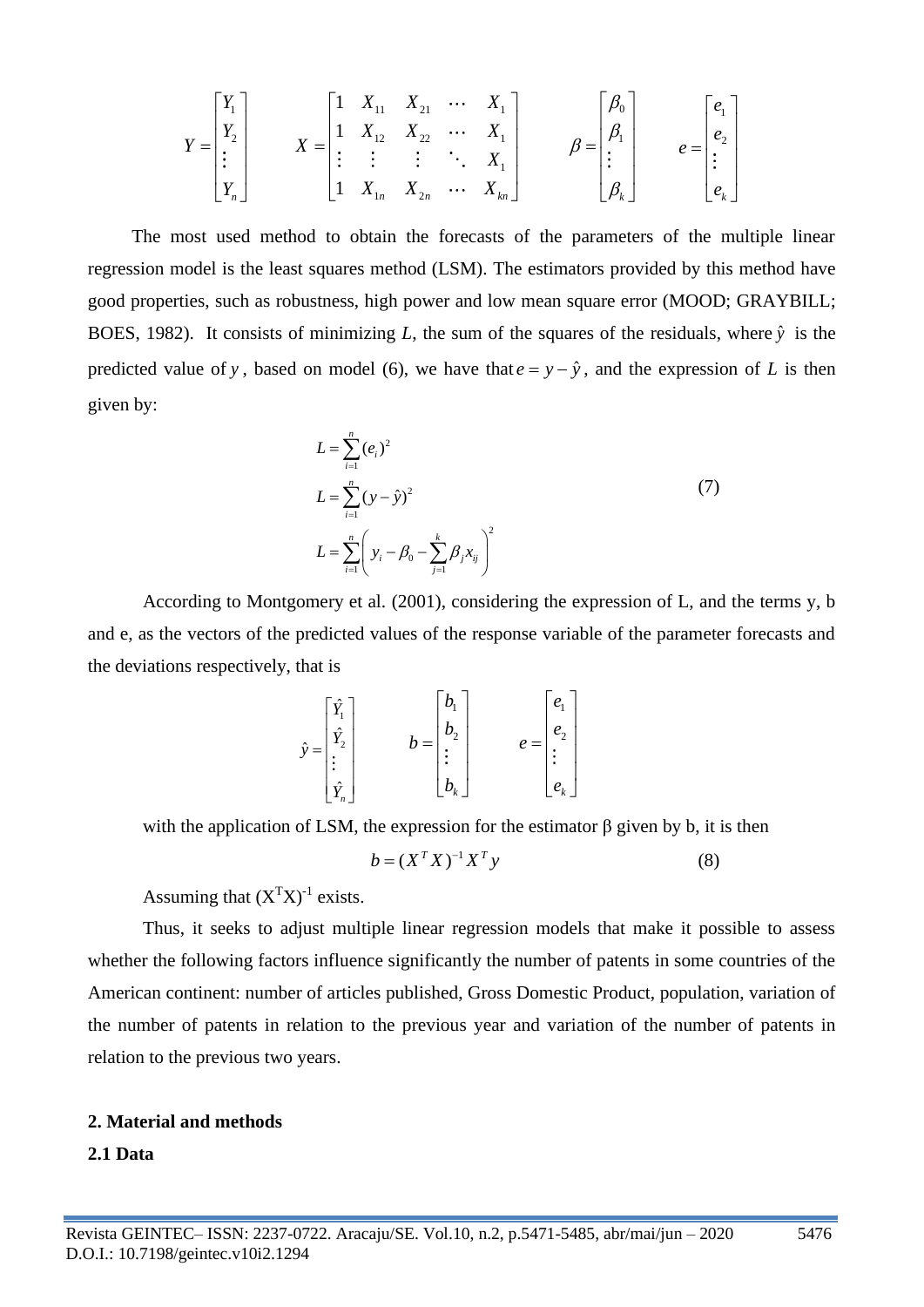The data used for modelling refer to the period from 1997 to 2012 (16 observations). The number of patents deposited by the countries of the American continent in this period was obtained from the World Intellectual Property Organization (WIPO, 2014), the Gross Domestic Product (GDP) and the population from the World Bank (2014) and the number of publications from the SCImago Journal & Country Rank (2014). The total number of patents and articles is analysed in thousands, the population in millions of inhabitants and GDP in billions of dollars. Countries with a patent number greater than 300 in at least one of the last three years of the analysed period were identified as the inclusion criteria for analysis, then, seven countries were selected for modelling. Information on the number of patents from these countries is given below (TABLE 1).

| <b>Countries</b> | Minimum number of | Average number of | <b>Maximum number</b> |  |
|------------------|-------------------|-------------------|-----------------------|--|
|                  | <b>patents</b>    | patents           | of patents            |  |
| <b>USA</b>       | 206400            | 349400            | 460000                |  |
| Canada           | 10170             | 18550             | 16300                 |  |
| <b>Brazil</b>    | 3079              | 4715              | 6603                  |  |
| Mexico           | 612               | 1096              | 2142                  |  |
| Argentina        | 942               | 1151              | 1397                  |  |
| Chile            | 169               | 446               | 768                   |  |
| Colombia         | 55                | 171               | 403                   |  |

Table 1 – Descriptive statistics on the number of country patents in the period analyzed

Source: Author's own table (2018)

#### **2.2 Modeling**

A model with all the factors studied was adjusted for the pre-selection of the factors that would compose the final model. Those that had a significant effect at the 20% level by the t test were researched in more detail. Subsequently, a multicollinearity analysis was performed evaluating the Pearson correlation coefficient (ρ) between the factors, in order to identify the existence of possible correlations. The final model was selected according to the largest number of uncorrelated significant factors present in the model, which had the lowest Akaike Information Criterion - AIC (AKAIKE, 1969) and had the highest coefficient of multiple determination -  $\mathbb{R}^2$ , among all those who did not violate any of the basic assumptions of regression.

An analysis of assumptions was made for the validation of the models, in which the wastes were analysed for normality, independence and homoscedasticity of variance. The Shapiro-Wilk test was applied for verification of normality, the Box-Pearce and Durbin-Watson tests for independence and the Breusch-Pagan test for the homoscedasticity analysis.

The models were adjusted using the function lm, available in the stats package of the R Computer System (R CORE TEAM, 2017). All the analyses were carried out considering the 5% level of significance using the R Computer System (R CORE TEAM, 2017).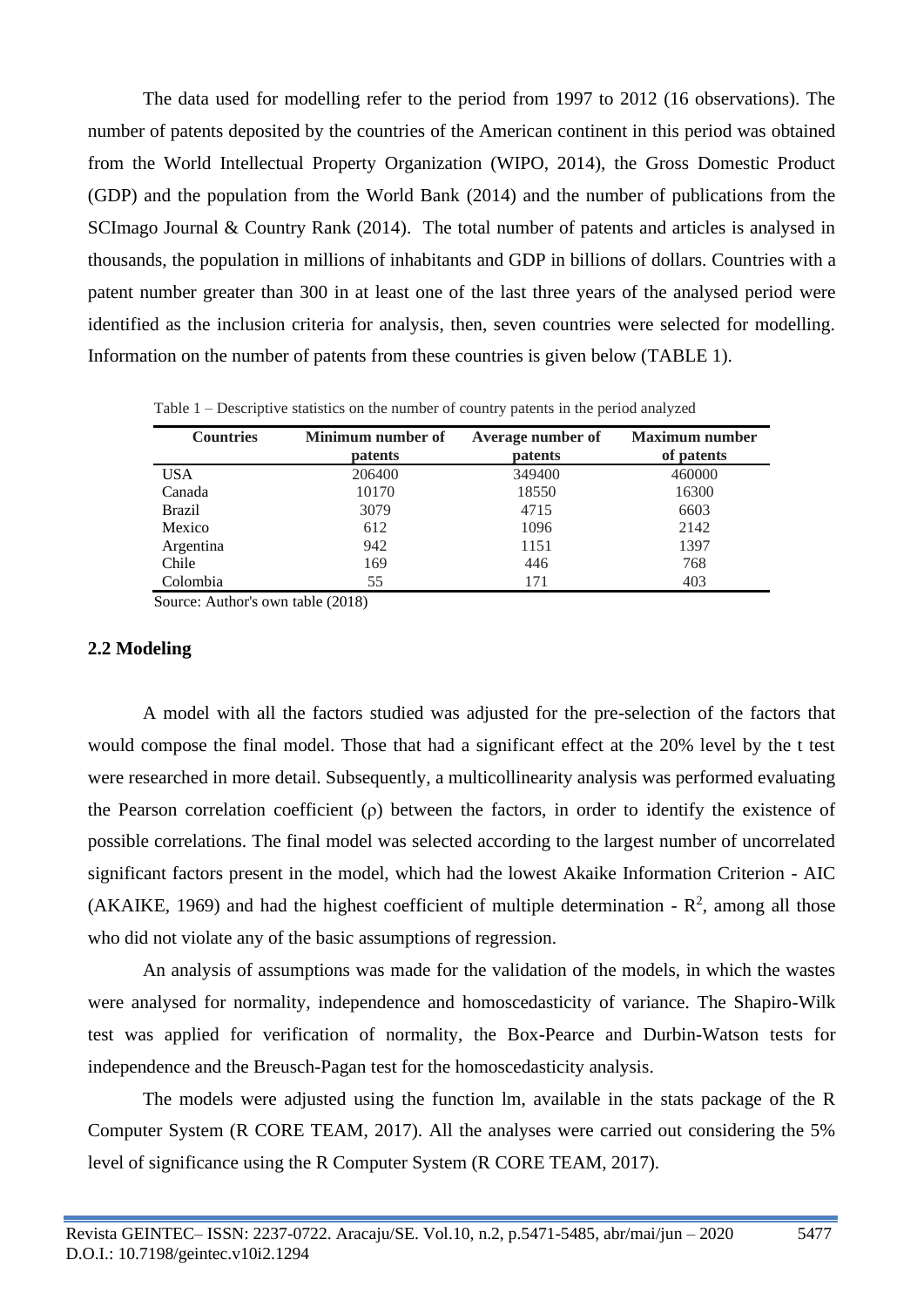# **3. Results and Discussions**

The Table 2 presents the general models containing all five factors studied for each of the seven countries, where "NART" is the number of articles, "GDP" the Gross Domestic Product, "POP" population, "NPt<sub>-1</sub> " and" NP<sub>t-2</sub> "the annual and bi-annual variations of the number of patents respectively.

Table 2 – Estimates of the parameters of each model and p-value of the general models **Countries**

| Countries     |                                                                  |             |            |            |                  |            |         |
|---------------|------------------------------------------------------------------|-------------|------------|------------|------------------|------------|---------|
|               | <b>Estimates of parameters of adjusted general model factors</b> |             |            |            |                  |            |         |
|               | <b>Intercept</b>                                                 | <b>NART</b> | <b>GDP</b> | <b>POP</b> | NPt <sub>1</sub> | $NP_2$     | p-value |
| <b>USA</b>    | 1764.810**                                                       | 0.117       | $0.067***$ | $-7.851**$ | 0.253            | $-0.314$   | < 0.001 |
| Canada        | 29.212                                                           | $0.187***$  | $0.006***$ | $-0.893$   | $0.354*$         | 0.072      | < 0.001 |
| <b>Brazil</b> | $-12.170***$                                                     | $0.0002**$  | $0.022**$  | $0.088***$ | $0.164*$         | $0.552***$ | < 0.001 |
| Mexico        | 0.3179                                                           | $0.318***$  | $-0.0005$  | 0.002      | $-0.259***$      | $1.275***$ | 0.001   |
| Argentina     | $0.591*$                                                         | $-0.0001$   | 0.001      | 0.012      | 0.212            | $0.388*$   | 0.779   |
| Chile         | $-2.910*$                                                        | 0.051       | $-0.001$   | $0.202**$  | $0.283**$        | $0.388***$ | < 0.001 |
| Colombia      | $0.419*$                                                         | 0.016       | $0.001***$ | $-0.01$    | $0.363***$       | $0.442***$ | < 0.001 |
|               |                                                                  |             |            | 0*         |                  |            |         |

**\*** Significant at the level of 20%; **\*\*** Significant at the 10% level; **\*\*\*** Significant at the level of 5% Source: Author's own table (2018)

In Table 3 below shows the *p-*values of the assumptions analysis tests of each model and its respective coefficient  $\mathbb{R}^2$ .

| <b>Countries</b> |                | <b>Adjusted R-</b> |                 |        |         |  |
|------------------|----------------|--------------------|-----------------|--------|---------|--|
|                  | <b>Shapiro</b> | <b>Box-</b>        | <b>Breusch-</b> |        | squared |  |
|                  |                | <b>Pearce</b>      | Pagan           | Watson |         |  |
| <b>USA</b>       | 0.238          | 0.239              | 0.155           | 0.051  | 0.980   |  |
| Canada           | 0.048          | 0.625              | 0.960           | 0.681  | 0.974   |  |
| <b>Brazil</b>    | 0.100          | 0.856              | 0.870           | 0.100  | 0.997   |  |
| Mexico           | 0.305          | 0.651              | 0.652           | 0.216  | 0.988   |  |
| Argentina        | 0.817          | 0.080              | 0.264           | 0.073  | 0.997   |  |
| Chile            | 0.821          | 0.383              | 0.340           | 0.694  | 0.963   |  |
| Colombia         | 0.210          | 0.132              | 0.637           | 0.228  | 0.951   |  |

 $Table 3$  Validation of  $fit$  model

Source: Author's own table (2018)

As observed in Table 3, in the model adjusted for Canada, the waste normality test (Shapiro-Wilk) had a p-value of 0.0482 but since this value is very close to the level of significance adopted for the Shapiro-Wilk test (5%) and the number of patents referred to is relatively small (low degree of freedom), it was decided to accept this value as approximately 0.05, thus the wastes were considered normal. Furthermore, from Table 3 it is observed that no assumption of the multiple regression was violated for the adjusted models, so that the conclusions obtained from them are valid.

The final models selected for each country are shown in Table 4, which presents the estimation of each parameter associated with the factors, the standard deviation, the coefficient of multiple determination  $\mathbb{R}^2$  and the significance (p-value) of each parameter.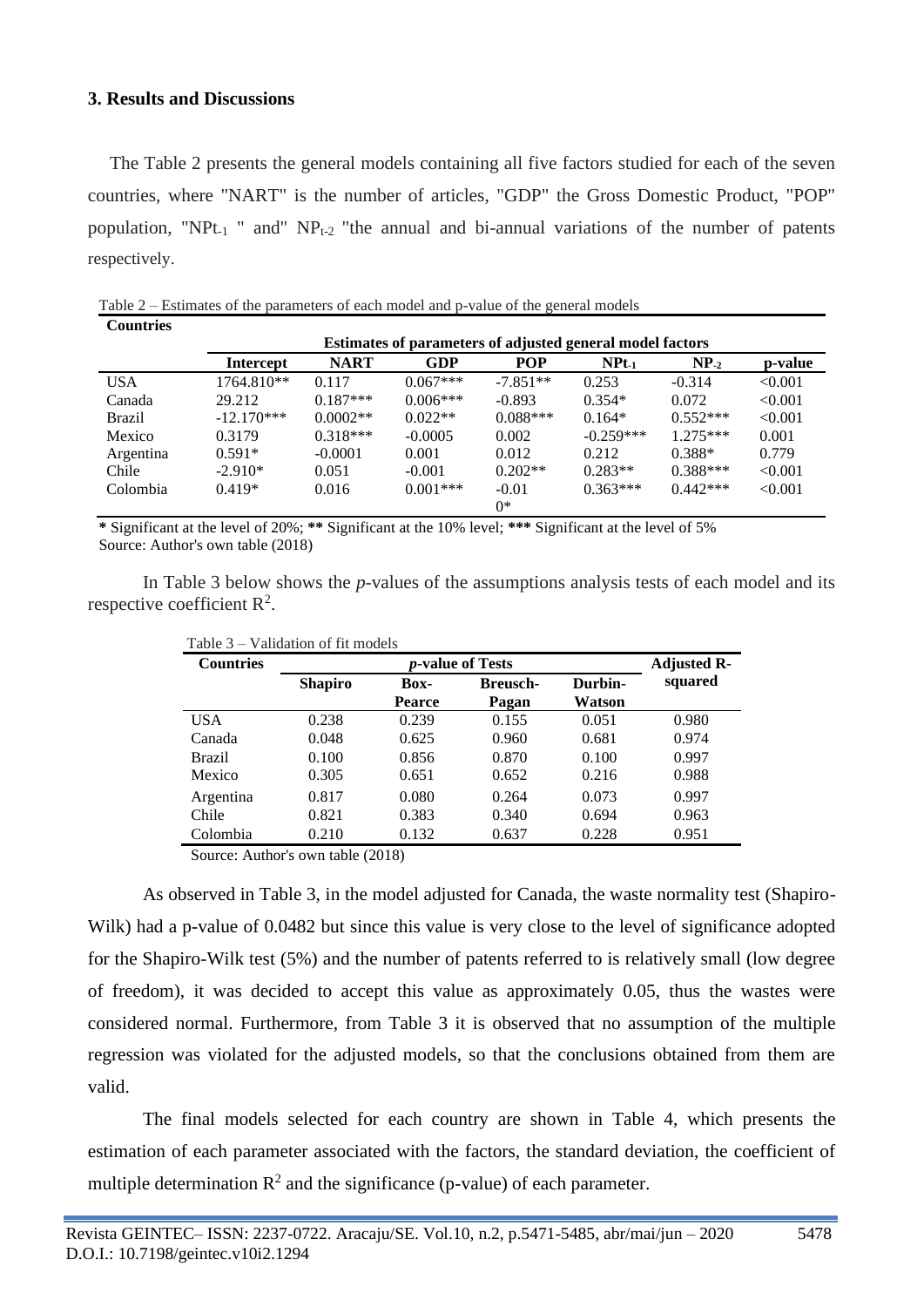| Country       | <b>Fators</b> | <b>Parameter</b><br>estimates | <b>Standard</b><br>deviation | <b>Adjusted R-</b><br>squared $(\% )$ | p-value |
|---------------|---------------|-------------------------------|------------------------------|---------------------------------------|---------|
| <b>USA</b>    | Intercept     | -65.198                       | 16.074                       | 98.01                                 | 0.001   |
|               | <b>GDP</b>    | 0.033                         | 0.001                        |                                       | < 0.001 |
| Mexico        | <b>GDP</b>    | 0.001                         | < 0.001                      | 98.79                                 | < 0.001 |
|               | $NPt-2$       | 1.458                         | 0.269                        |                                       | < 0.001 |
|               | Intercept     | 2.689                         | 0.876                        | 97.40                                 | 0.011   |
| Canada        | <b>NART</b>   | 0.261                         | 0.013                        |                                       | < 0.001 |
|               | $NPt_{-2}$    | 0.322                         | 0.130                        |                                       | 0.030   |
|               | Intercept     | 0.054                         | 0.012                        | 95.12                                 | 0.001   |
| Colombia      | <b>NART</b>   | 0.042                         | 0.005                        |                                       | < 0.001 |
|               | $NPt_{-2}$    | 0.608                         | 0.163                        |                                       | 0.003   |
|               | Intercept     | $-15.664$                     | 0.319                        | 99.75                                 | < 0.001 |
| <b>Brazil</b> | <b>POP</b>    | 0.109                         | 0.002                        |                                       | < 0.001 |
|               | $NPt_{-2}$    | 0.587                         | 0.053                        |                                       | < 0.001 |
|               | Intercept     | $-3.222$                      | 0.243                        | 96.26                                 | < 0.001 |
| Chile         | <b>POP</b>    | 0.224                         | 0.015                        |                                       | < 0.001 |
|               | $NPt_{-2}$    | 0.501                         | 0.074                        |                                       | < 0.001 |
| Argentina     | <b>POP</b>    | 0.031                         | 0.001                        | 99.70                                 | < 0.001 |
|               | $NPt-2$       | 0.579                         | 0.106                        |                                       | 0.001   |

Table 4 – Parameter estimates, standard deviations and p-values for the adjusted models

NART: Number of articles.; GDP: Gross Domestic Product.; POP: Population.; NPt-1: Variations in the number of patents in relation to the last year; NPt-2: Variations in the number of patents over the two last years.

Source: Author's own table (2018)

With the exception of the USA model, all the others presented the variation factor of the number of patents in relation to the last two years, and in all these cases this factor causes an increase in the number of patents. This may indicate that the discovery of new technologies / products, evidenced by the number of new patents (indicator of scientific development), can contribute to the generation of new technologies, also protected by patents, forming a development cycle. This result is consistent with the literature as in França (1997), Artz et al. (2010), Levy (2012), Ouellette (2012), and Cordeiro et al. (2014), in which the richness of the information detailed in patent documents on a technology or product is discussed, and may be used to some extent by other companies as an ideological reference for conceptions of their patents, as long as there is no violation of any intellectual property. The success of technology transfer really depends on how much the company can learn from patent information and use its knowledge to develop new products (YAM et al., 2011).

The fact that the variation in the number of patents in relation to the previous two years has a positive influence on the number of patents of the year is contrary to the theory discussed by some authors, such as Boldrin and Levine (2013), which show that there is no proof that patents serve to increase innovation and productivity. These authors use as an argument the fact that even with the high number of patents and the strength of their legal protection, the US economy has not seen a drastic acceleration in the rate of technological progress, which somehow advocates the nonpatenting of inventions, claiming that patenting may increase the cost of technologies and thereby hinder their commercialization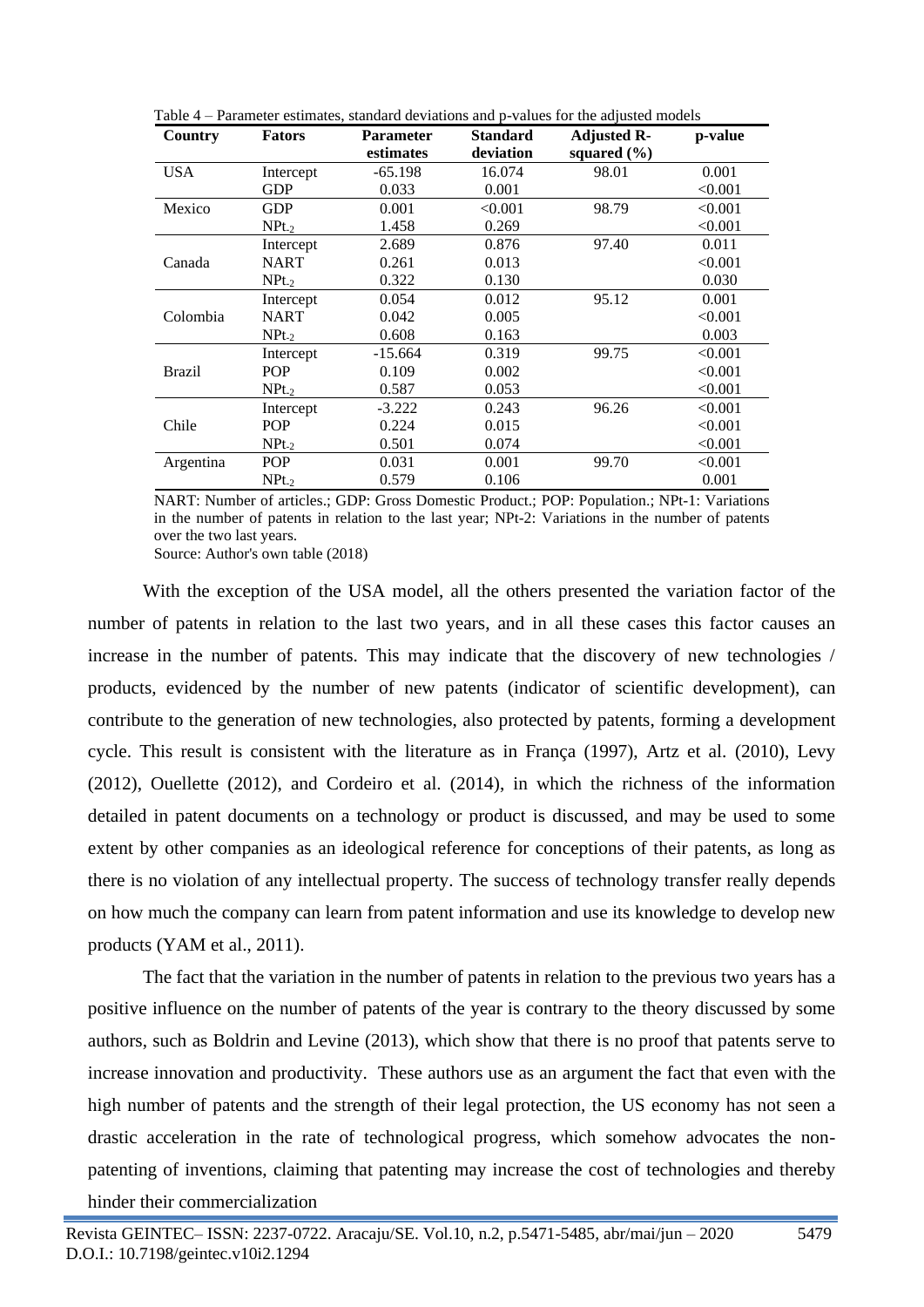For the US, the number of patents is heavily influenced by the country's GDP, according to the adjusted model each billion US dollars of GDP in the US will lead to an increase of 32800 patents per year. According to coefficient R2 this model explains 98.01% of the variability of the data. The significant effect of GDP reflects the results of the Bayh-Dole Act. Since the approval of this law, the history of US science policy has changed radically. Essentially, the Law allows universities and researchers the right to property and patent for the inventions made in their laboratories, which have been developed with governmental resources. It is important to take into account that the USA invests 2.8% of its GDP in research and development, reaching an absolute investment of 450 billion dollars in 2013, ranking first in the absolute R & D investment ranking. As explained by Mowery et al. (2001), the university research portfolio has shifted somewhat in recent years regardless of Bayh-Dole, and these changes are important factors behind the rise in US patenting. In particular, the growth of government financial support for basic biomedical research at universities, which began in the late 1960s, coupled with increased biotechnology research that began in the early 1970s, contributed to growth in patents and university licenses.

The factor number of articles published was only present in the adjusted models for Canada and Colombia. As there is an increase in the generation of scientific knowledge with basic research (articles publications) and its use in translational research, there is an inherent increase in the quantity of new products/services generated, which in turn can lead to innovation and consequent technological development.

In Canada, the number of patents is influenced by the number of articles published and by the number of patents in the previews two years. According to the adjusted model, for each one thousand published articles, there is an increase of 261.1 patents and each thousand variation in the number of patents in relation to the previous two years causes an increase of approximately 321.9 patents. According to coefficient  $\mathbb{R}^2$ , this model explains 97.40% of the variability of the data. Although Canada is a developed country, there is a great influence of foreign companies in in their patents, 50% of the nanotechnology patentes invented by Canadian inventors are owned by foreign assignees (BEAUDRY; SCHIFFAUEROVA, 2011), although most be result of collaborations between Canada and the United States (TAHMOORESNEJAD; BEAUDR, 2017).

The behaviour of the number of patents in Colombia was similar to that of Canada, so that every one thousand published articles contributes to an increase of 42 patents and for each thousand variation in the number of patents in relation to the previous two years causes an increase of about 607.8 patents. This model explains 95.12% of the variability of the data. Although the Colombian model is analogous to that adjusted for Canada, when comparing the forecasts of the parameters of each model, it is noted that the number of articles published exerts a greater influence on the number of patents in Canada than in Colombia, considering the higher value of the forecast. On the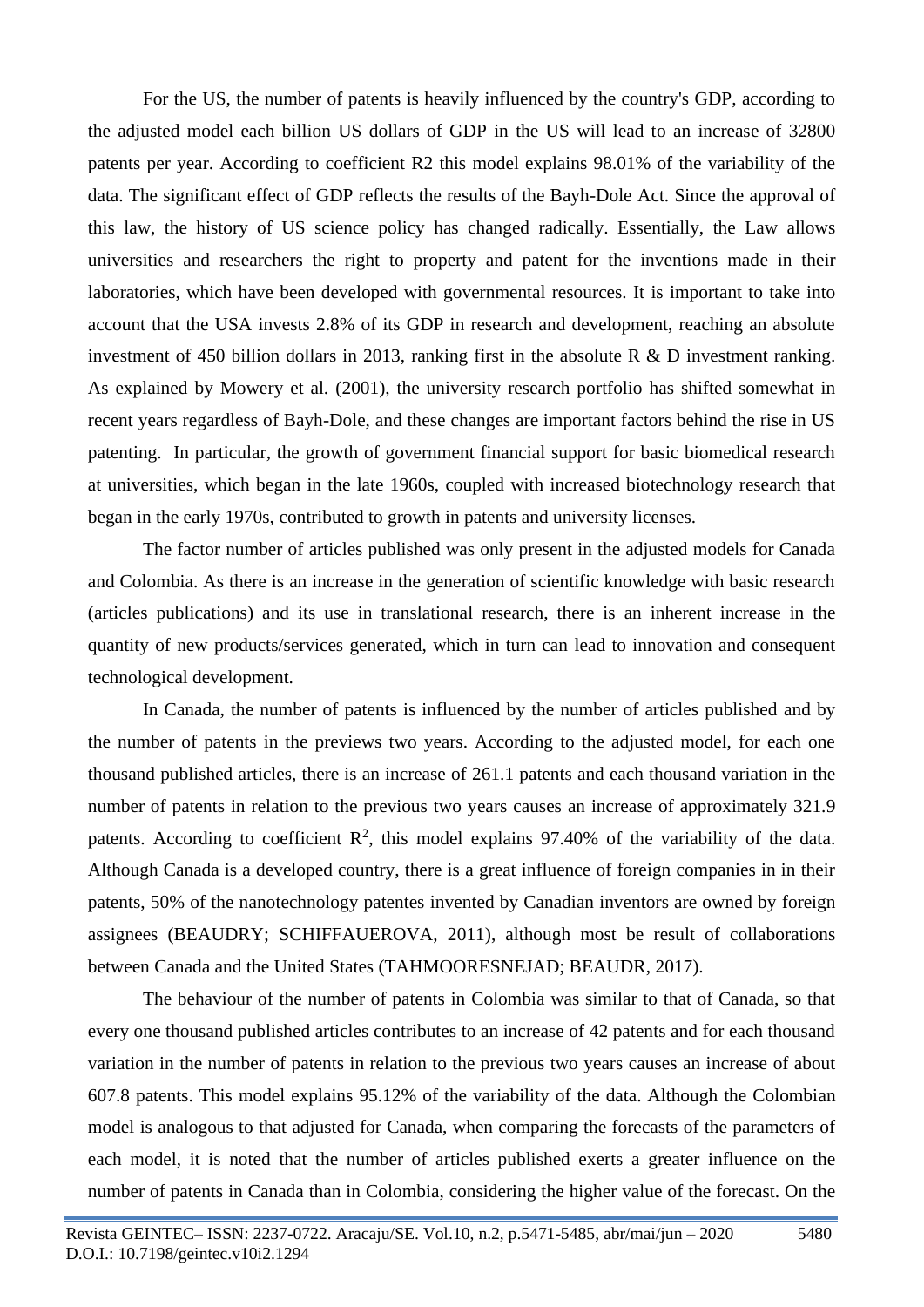other hand, the variation of the number of patents in relation to the two previous years is more impacting in the number of patents of Colombia.

In Brazil, Chile and Argentina, countries with similar economic and social characteristics, the results indicated that the number of patents is influenced by the same factors: population and variation in the number of patents in relation to the previous two years. In the case of Brazil, for each variation of one thousand in the number of patents in relation to the previous two years there is an increase of 587.2 patents, in Chile this increase is 501.4 and in Argentina 579.3.When evaluating the effect of the population factor, in Brazil for each increase of one million inhabitants there is an increase of 109.1 patents. In Chile, this increase is 223.6 patents and in Argentina 31.2. The adjusted models explain 99.75%, 96.26% and 99.70% of the data variability respectively for Brazil, Chile and Argentina.

In Mexico, the number of patents is influenced by GDP and the variation of the number of patents in the previous two years. According to the adjusted model, for each increase of one billion dollars of GDP, there is an increase of nine patents and each variation of one thousand in the number of patents in relation to the previous two years translates into an increase of 1458 in the number patents. According to coefficient  $\mathbb{R}^2$  this model explains 98.79% of the variability of the data. It is important to note that, although present in the model, the GDP factor has little influence on the number of patents, given the small value of the associated parameter forecast. The response surfaces obtained from each model adjusted for the respective countries are presented in Figure 1.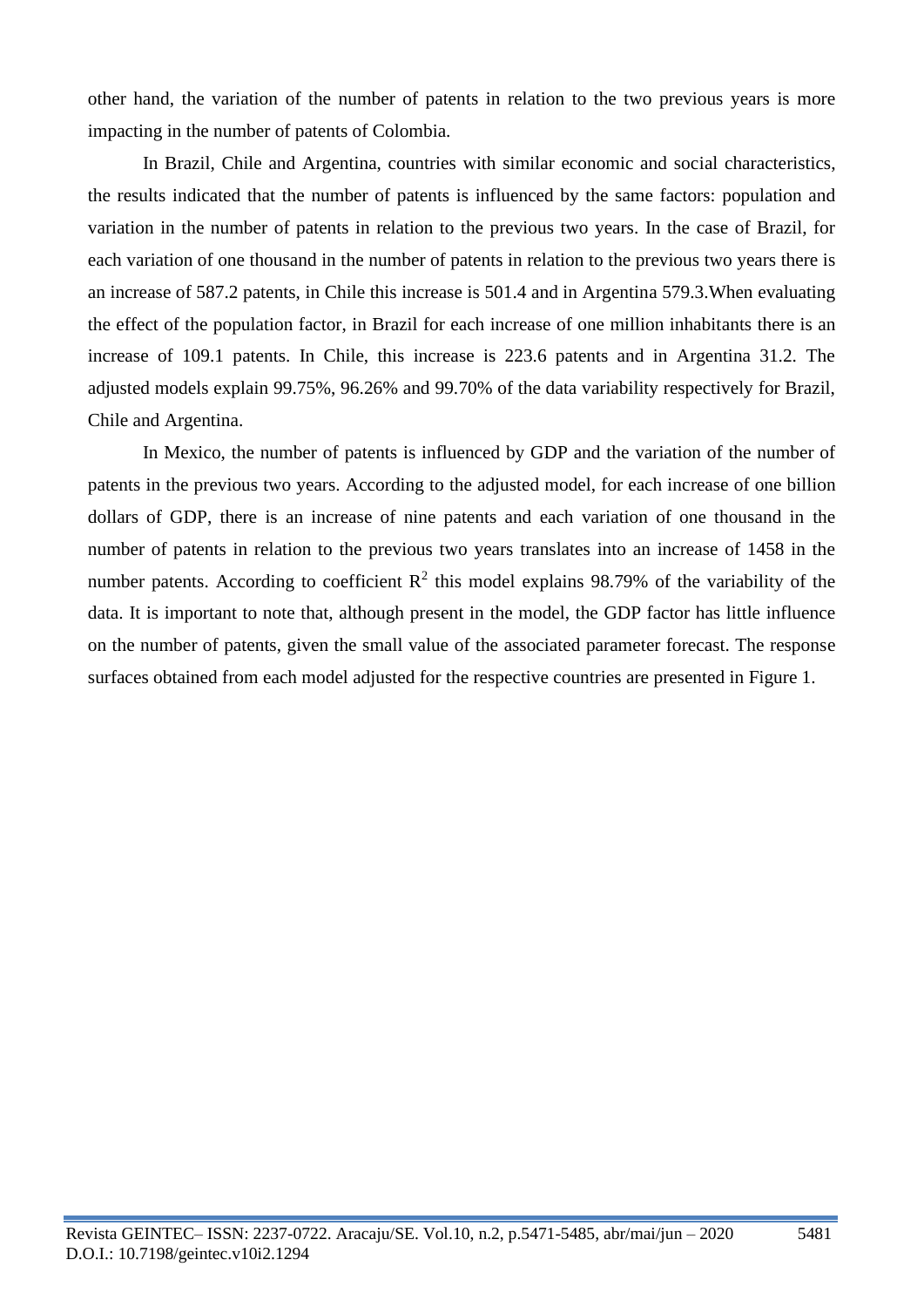

Figure 1 – Response surface showing the behavior of the number of patents of each country



From Figure 1, it can be observed the evident increase in the number of patents in each of the countries according to the increase of their respective factors of influence. It is noteworthy that the US model, because it contains only one single factor, is reduced to a simple linear regression model, the illustration of the response surface of the US model shown in Figure 1 was constructed considering only the GDP factor.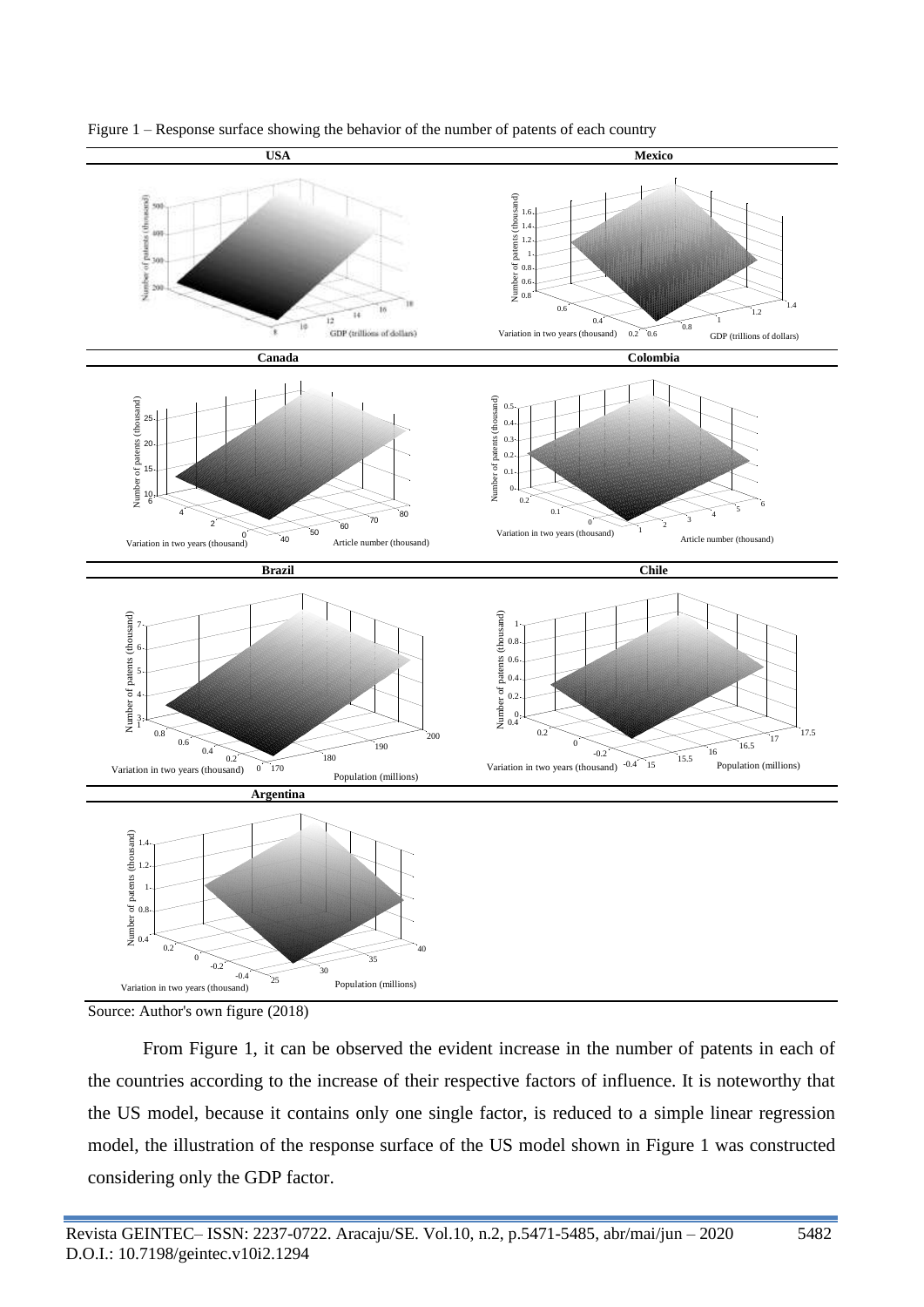## **4. Final considerations**

The multiple linear regression models were adjusted and presented satisfactory results in modelling the number of patents in the American countries. Based on the forecasts obtained, it was noted that the number of patents is influenced differently according to the analysed country, and even those in which the number of patents is influenced by the same factors, this influence is quantitatively different.

In general, the main factor that has a positive impact on the number of patents in the analysed countries was the variation in the number of patents in relation to the previous two years, present in the adjusted final model in all the countries analysed, except in the USA.

The number of patents in Brazil, Argentina and Chile presented similar behaviours, being influenced by the same factors, the population and the aforementioned variation. In Canada and Colombia, the number of published articles also contributes to an increase in the number of patents. In Mexico, the influence was due to the mentioned variation in two years and the GDP (Gross Domestic Product) of the country. On the other hand, in the USA, given the massive investments in research and development, the number of patents was impacted only by GDP.

It can be noted that modelling the number of patents is a complex process, which may involve factors other than those studied here, such as patentability criteria, flexibility in intellectual property policies, culture of universities and / or companies regarding disclosure of their research results, the nationality of companies that have deposited patents in a particular country, among others. These issues could be studied in future work, as well as a more detailed study on the effect that population has on the increase in the number of patents in Brazil, Argentina and Chile.

#### **Acknowledgements**

The authors would like to thank Conselho Nacional de Desenvolvimento Científico e Tecnológico (CNPq) and Coordenação de Aperfeiçoamento de Pessoal de Nível Superior (CAPES), for the financial support to for the accomplishment of this work.

## **References**

AKAIKE, H. Fitting autoregressive models for prediction. **Annals of the Institute of Statistical Mathematics**, 21, p. 243–247, 1969. AMADEI, J. R. P.; TORKOMIAN, A. L. V. As patentes nas universidades: análise dos depósitos

das universidades públicas paulistas. **Ciência da Informação**. v. 38, n. 2, 2009. ARAÚJO, V. M. R. H. A patente como ferramenta da informação. **Ciência da Informação de Brasília**, v. 10, n. 2, p. 27-32, 1981.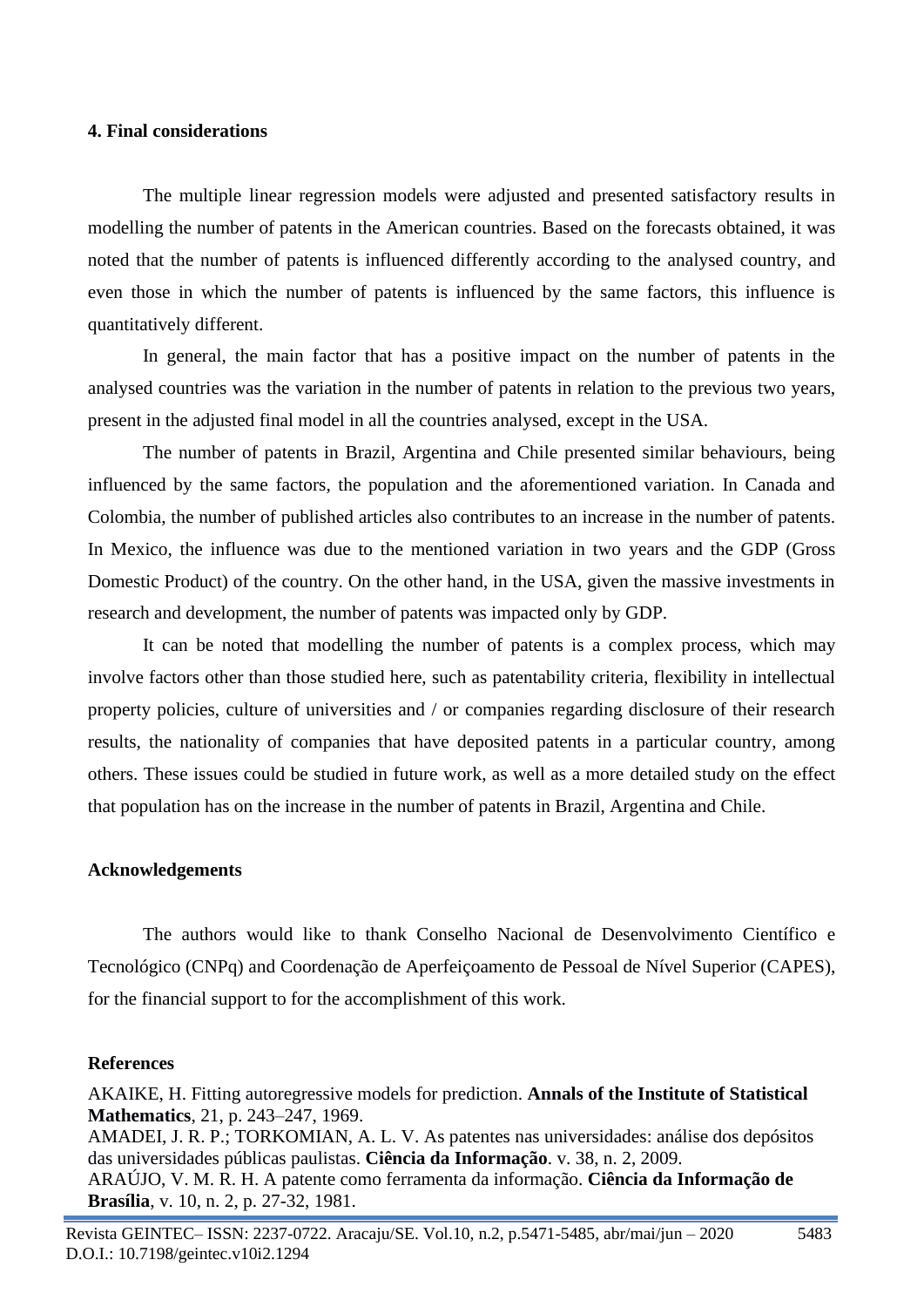ARTZ, K. W.; NORMAN, P. M.; HATFIELD, D. E.; CARDINAL, L. B. A Longitudinal Study of the Impact of R&D, Patents, and Product Innovation on Firm Performance. **Journal of Product Innovation Management.** 27. p.725–740, 2010.

BANCO MUNDIAL. URL: <*http://data.worldbank.org*>. Accessed 30 January 2014. BEAUDRY, C.; SCHIFFAUEROVA, A. Is Canadian intellectual property leaving Canada? A study of nanotechnology patenting. **Journal of Technology Transfer**. 36, p. 665-679, 2011.

BOLDRIN, M.; LEVINE, D. K. The Case Against Patents. **Journal of Economic Perspectives**. v. 27, n. 1, p. 3-22, 2013.

CACCIAMALI, M. C.; BOBIK, M.; CELLI JR, U. Em busca de uma nova inserção da América Latina na economia global. **Estudos avançados**. v. 26, n. 75, 2012.

CORDEIRO, P. V. M.; DERGINT, D. E. A.; HATAKEYAMA, K.. Proposal of method for an automatic complementarities search between companies R&D. **International Journal of Innovation and Technology Management**, v. 11, n. 2. 21 f, 2014.

FERREIRA, A. A.; GUIMARÃES, E. R.; CONTADOR, J. C. Patente como instrumento competitivo e como fonte de informação tecnológica. **Gestão e Produção**. v. 12, n. 2. p. 209- 221, 2009.

FRANÇA, R. O. Patente como fonte de informação tecnológica. **Perspectivas em Ciência da Informação**, Belo Horizonte, v. 2, n. 2, p. 235-264, 1997.

INPI, **Instituto Nacional da Propriedade Industrial**. Avaliable: <*http://www.inpi.gov.br*> 2015. LEVY, H. V. Transferability and Commercialization of Patent Rights: Economic and Practical Perspectives. **Journal of Entrepreneurship Management and Innovation**, v.8,n.2, p.44-59, 2012. MACEDO, M. F. G.; FIGUEIRA, B. A. L. **Patentes, pesquisa & desenvolvimento: um manual de propriedade intelectual**. Rio de Janeiro: FIOCRUZ, 2000.

MONTENEGRO, J. C. L.; URDANETA, A. J. U. Evolución histórica del marco regulatório del sector eléctrico latino americano. **Interciência**, v. 39, n. 3, p. 164-171, 2014.

MONTGOMERY, D. C.; PECK, E. A; VINING, G. G.. **Introduction to Linear Regression Analysis**, 3 ed. Hoboken: Wiley, 2001.

MOOD, A. M; GRAYBILL, F. A.; BOES, D. C. **Introduction to the theory of Statistis**. 3 ed. New York: Joh Wiley & Sons, 1982.

MOWERY, D. C.; NELSON, R. R.; SAMPAT, B. N.; ZIEDONIS, A. A. The growth of patenting and licensing by U.S. universities: an assessment of the effects of the Bayh–Dole act of 1980. **Research Policy**, 30, p. 99-119, 2001.

OLAVARRIETA, S.; VILLENA, M. G. Innovationand business research in LatinAmerica: An overview*.* **Journal of Business Research**, v. 67, n. 4, p. 489-497, 2014.

OLIVEIRA, L. G.; SUSTER, R.; PINTO, A. C.; RIBEIRO, N. M.; SILVA, R. B. Informação de patentes: ferramenta indispensável para a pesquisa e o desenvolvimento tecnológico. **Química Nova**, v. 28, p. 36-40, 2005.

OUELLETTE, L. L. Do patents disclose useful information? **Harvard Journal of Law & Technology**, v. 25, n. 2, p. 532- 593, 2012.

PACAGNELLA JÚNIOR, A. C.; PORTO, G. S.; KANNEBLEY JÚNIOR, S., SILVA, S. L.; PÉREZ, R. P.; GAUDINB, Y. Science, technology and innovation policies in small and developing economies: The case of Central America. **Research Policy**, v. 43, n. 4, p. 749-759, 2014.

R CORE TEAM . **R: A language and environment for statistical computing**. R Foundation for Statistical Computing, Vienna, Austria. URL https://www.R-project.org/. Access 9 November 2018 **SCIMAGO JOURNAL & COUNTRY RANK**, 2014. Disponível em

<http://www.scimagojr.com>. Accessed 30 January 2014.

SHAPIRO, S. S; WILK, M. B. An analysis of variance test for normality (complete samples). **Biometrika**, 52, p. 591-611, 1965.

SHIH, M. J.; LIU, D. R.; HSU, M. L. Discovering competitive intelligence by mining changes in patent trends. **Expert Systems with Applications**, 37, p. 2882-2890, 2010.